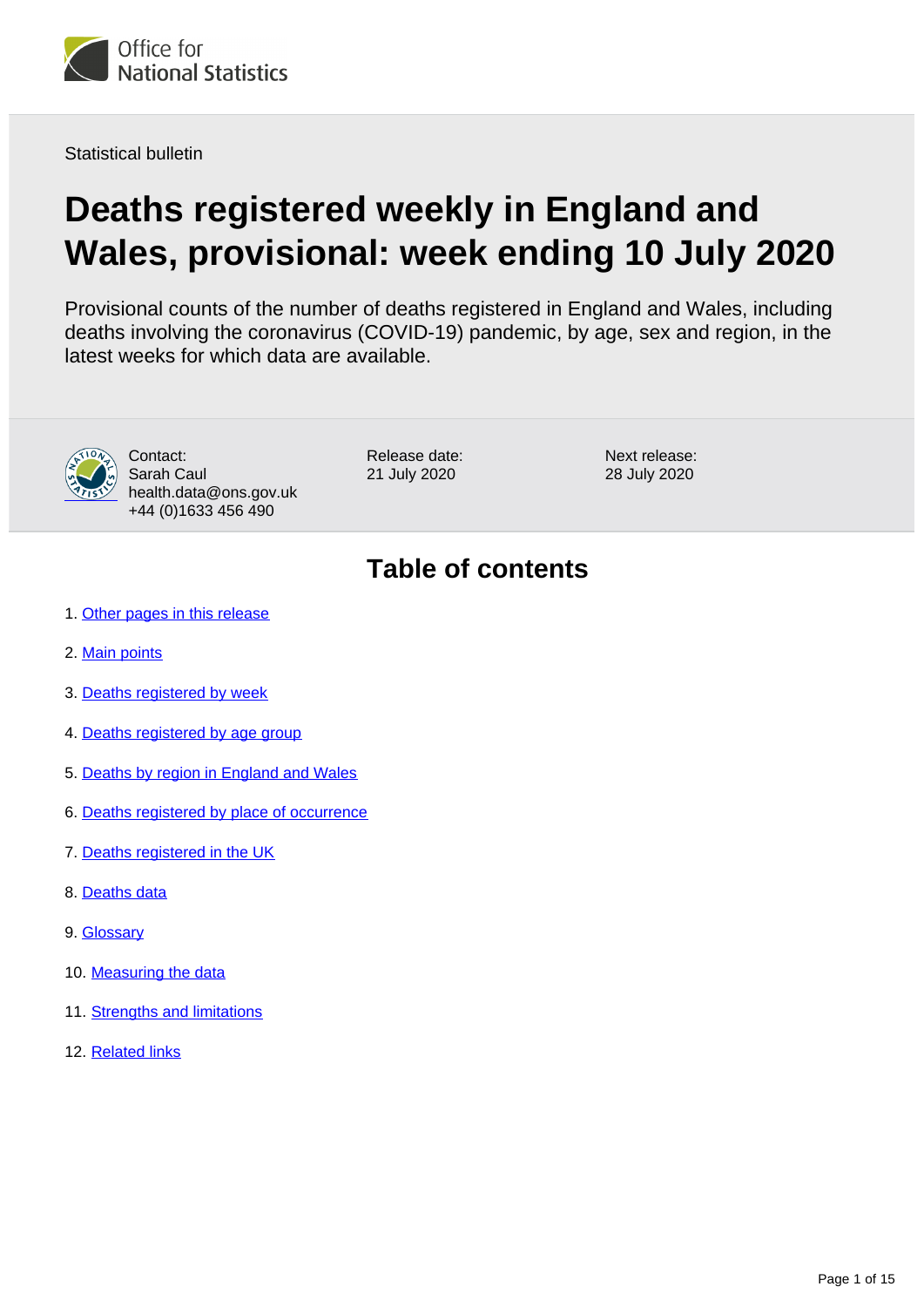## <span id="page-1-0"></span>**1 . Other pages in this release**

- [Comparison of weekly death occurrences in England and Wales: up to week ending 10 July 2020](https://www.ons.gov.uk/peoplepopulationandcommunity/healthandsocialcare/causesofdeath/articles/comparisonofweeklydeathoccurrencesinenglandandwales/uptoweekending10july2020)
- [Where to find statistics on UK deaths involving the coronavirus \(COVID-19\) and infection rates by country](https://www.ons.gov.uk/peoplepopulationandcommunity/birthsdeathsandmarriages/deaths/articles/wheretofindstatisticsonukdeathsinvolvingthecoronaviruscovid19andinfectionratesbycountry/latest)

## <span id="page-1-1"></span>**2 . Main points**

- The number of deaths registered in England and Wales in the week ending 10 July 2020 (Week 28) was 8,690, this was 450 deaths fewer than Week 27.
- In Week 28, the number of deaths registered was 6.1% below the five-year average (560 deaths fewer), this is the fourth consecutive week that deaths have been below the five-year average; the number of deaths in care homes, hospitals and other communal establishments were also fewer than the five-year average, while the number of deaths in private homes was 706 deaths higher than the five-year average.
- Of the deaths registered in Week 28, 366 mentioned "novel coronavirus (COVID-19)", the lowest number of deaths involving COVID-19 in the last 16 weeks and a 31.2% decrease compared with Week 27 (532 deaths), accounting for 4.2% of all deaths in England and Wales.
- In Week 28, the proportion of deaths occurring in care homes decreased to 19.0% while deaths involving COVID-19 as a percentage of all deaths in care homes decreased to 5.8%.
- The number of deaths involving COVID-19 decreased across all English regions, with all regions having fewer overall deaths than the five-year average, apart from the East of England, which had 2 more deaths.
- In Wales, the total number of deaths was below the five-year average (6 deaths fewer) for Week 28 while the number of deaths involving COVID-19 decreased to 22 deaths registered (from 35 deaths in Week 27).
- Of all deaths involving COVID-19 registered up to Week 28, 63.5% occurred in hospital with the remainder mainly occurring in care homes (29.7%), private homes (4.6%) and hospices (1.4%).
- The number of deaths registered in the UK in the week ending 10 July 2020 (Week 28) was 9,919, which was fewer than the five-year average (by 611 deaths); of the deaths registered in the UK in Week 28, 388 deaths involved COVID-19.

From next week (Week 29, ending 17 July 2020), the weekly bulletin content will be shortened. The comparison of weekly death occurrences article that gets published alongside the weekly bulletin will also no longer be produced, however, a small section covering England and Wales comparisons will be added to the weekly bulletin.

### <span id="page-1-2"></span>**3 . Deaths registered by week**

#### **Figure 1: The number of deaths involving COVID-19 decreased for the 12th consecutive week**

Number of deaths registered by week, England and Wales, 28 December 2019 to 10 July 2020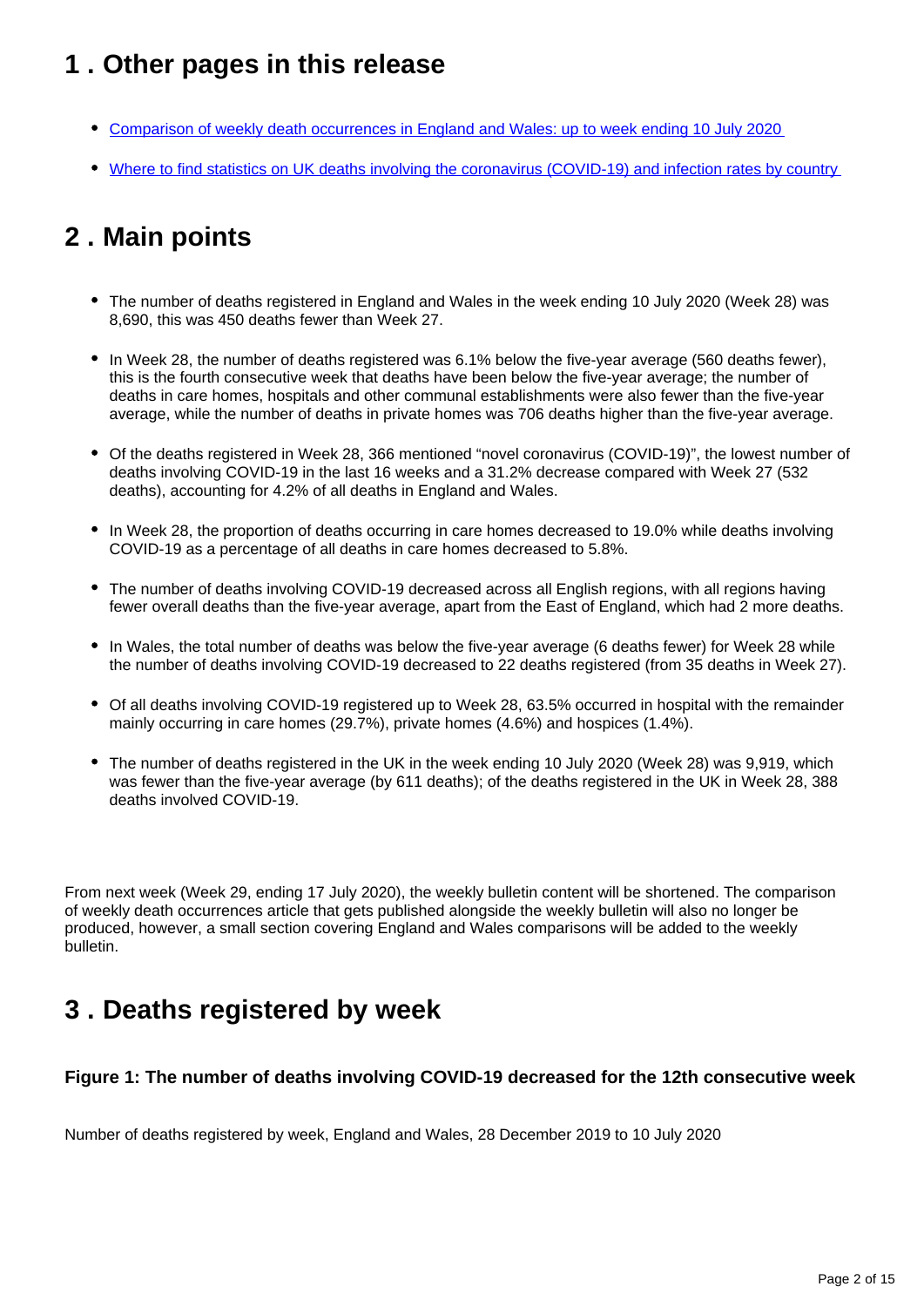The provisional number of deaths registered in England and Wales decreased from 9,140 in Week 27 (week ending 3 July 2020) to 8,690 in Week 28 (week ending 10 July 2020). The number of deaths was 6.1% below the five-year average (560 fewer deaths) (Figure 1). This is the fourth consecutive week that weekly deaths have been below the five-year average. More information is in [Measuring the data.](https://www.ons.gov.uk/peoplepopulationandcommunity/birthsdeathsandmarriages/deaths/bulletins/deathsregisteredweeklyinenglandandwalesprovisional/weekending10july2020#measuring-the-data)

The coronavirus (COVID-19) has had a large impact on the number of deaths registered over the last few months and is the main reason for deaths increasing above what is expected (the five-year average). The disease has had a larger impact on those most vulnerable (for example, those who already suffer from a medical condition) and those at older ages. Some of these deaths would have likely occurred over the duration of the year but have occurred earlier because of the coronavirus. These deaths occurring earlier than expected could contribute to a period of deaths below the five-year average.

The number of deaths registered in Week 20 was impacted by the early May Bank Holiday (on Friday 8 May 2020, in Week 19); the impact of the early May Bank Holiday was analysed in our [Week 20 bulletin.](https://www.ons.gov.uk/peoplepopulationandcommunity/birthsdeathsandmarriages/deaths/bulletins/deathsregisteredweeklyinenglandandwalesprovisional/weekending15may2020#deaths-registered-by-week) Week 22 included the late May Bank Holiday (on Monday 25 May 2020), so trends seen in Weeks 22 and 23 should also be interpreted with caution.

The number of death registrations involving COVID-19 decreased from 532 in Week 27 to 366 in Week 28, the lowest number of COVID-19 deaths registered since Week 12 (week ending 20 March) when 103 deaths involved COVID-19. Of all deaths registered in Week 28, 4.2% mentioned COVID-19; down from 5.8% in Week 27.

The number of deaths in England and Wales decreased in Week 28. In England, there was a decrease from 8,542 in Week 27 to 8,103 in Week 28, which was 545 fewer than the Week 28 five-year average. Of the Week 28 deaths, 4.2% (344 deaths) involved COVID-19 in England.

In Wales, the number of deaths decreased by 12 deaths in Week 28 to 572 deaths, which was 6 deaths fewer than the five-year average. Of these, 3.8% (22 deaths) involved COVID-19.

The number of deaths mentioning "Influenza and Pneumonia" on the death certificate (without COVID-19) decreased from 1,004 in Week 27 to 917 in Week 28, remaining below the five-year average. The number of deaths that mentioned both "Influenza and Pneumonia" and COVID-19 on the death certificate decreased to 180, compared with 204 deaths in Week 27.

In Week 28, 14.8% of all deaths mentioned "Influenza and Pneumonia", COVID-19, or both compared with 16.8% in Week 27. "Influenza and Pneumonia" has been included for comparison, as a well-understood cause of death involving respiratory infection that is likely to have somewhat similar risk factors to COVID-19.

#### **Figure 2: The number of excess deaths involving COVID-19 continued to decrease**

Number of deaths registered by week, England and Wales, 28 December 2019 to 10 July 2020

As COVID-19 was not a cause of death prior to 2020, any deaths involving COVID-19 appear in the counts above the five-year average and are counted as excess deaths. This means that when the number of deaths involving COVID-19 is higher than the number of excess deaths, the bar indicating deaths not involving COVID-19 makes a negative contribution.

Between Weeks 1 and 12, 138,916 deaths were registered, which was 4,822 fewer than the five-year average for these weeks. However, between Weeks 13 and 28, 214,520 deaths were registered, which was 58,270 more than the five-year average. Week 28 showed a continuation of the decreasing trend in excess deaths involving COVID-19 (Figure 2). Detailed analysis on non-COVID-19 related deaths is available in [Analysis of death](https://www.ons.gov.uk/peoplepopulationandcommunity/birthsdeathsandmarriages/deaths/articles/analysisofdeathregistrationsnotinvolvingcoronaviruscovid19englandandwales28december2019to1may2020/technicalannex)  [registrations not involving coronavirus \(COVID-19\)](https://www.ons.gov.uk/peoplepopulationandcommunity/birthsdeathsandmarriages/deaths/articles/analysisofdeathregistrationsnotinvolvingcoronaviruscovid19englandandwales28december2019to1may2020/technicalannex).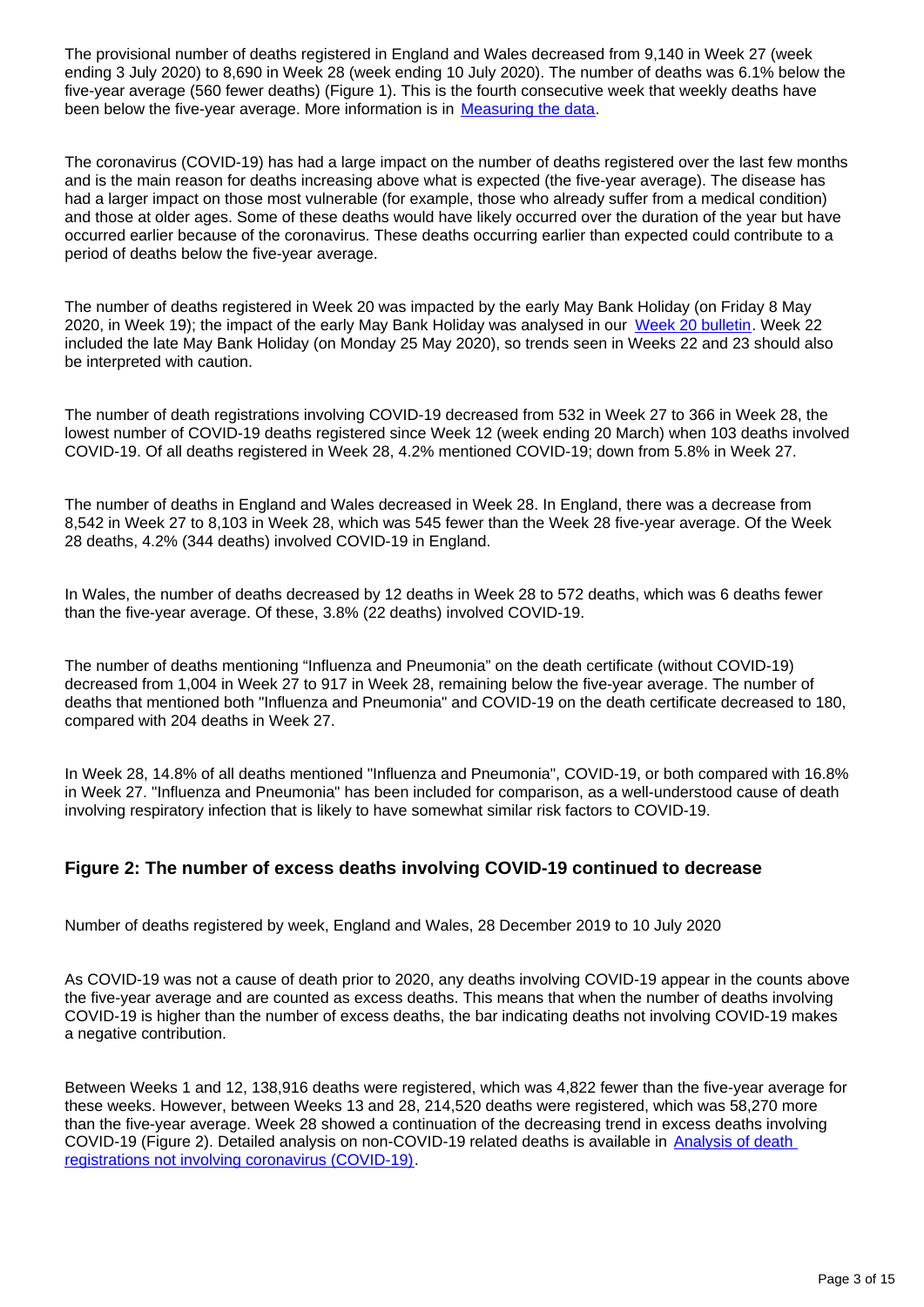Looking at the year-to-date (using the most up-to-date data we have available), the number of deaths up to 10 July 2020 was 353,407, which is 53,419 more than the five-year average. Of the deaths registered by 10 July 2020, 50,946 mentioned COVID-19 on the death certificate; 14.4% of all deaths in England and Wales.

Looking at the year-to-date for England and Wales separately, the number of deaths for England was 332,006, which is 51,695 (18.4%) more than the five-year average. Of these, 48,388 deaths (14.6%) mentioned COVID-19. In Wales, the number of deaths up to 10 July was 20,865, which is 2,050 (10.9%) more than the five-year average; of these, 2,484 deaths (11.9%) mentioned COVID-19.

### <span id="page-3-0"></span>**4 . Deaths registered by age group**

#### **Figure 3: Over a quarter of all deaths involving COVID-19 were of people aged 90 years and over in Week 28**

Number of deaths by age group, England and Wales, week ending 10 July 2020

In Week 28, the number of deaths involving the coronavirus (COVID-19) in England and Wales decreased or remained the same across all age-groups, except for those aged between 20 and 24 years, and 60 and 64 years, where a slight increase in deaths was seen (1 and 3 deaths respectively) compared with Week 27.

The number of deaths involving COVID-19 remained higher in the older age groups than in younger age groups (Figure 3). The highest proportions of deaths involving COVID-19 were of people aged between 75 and 79 years, and 90 years and over, where 4.6% and 5.6% of deaths involved COVID-19, respectively.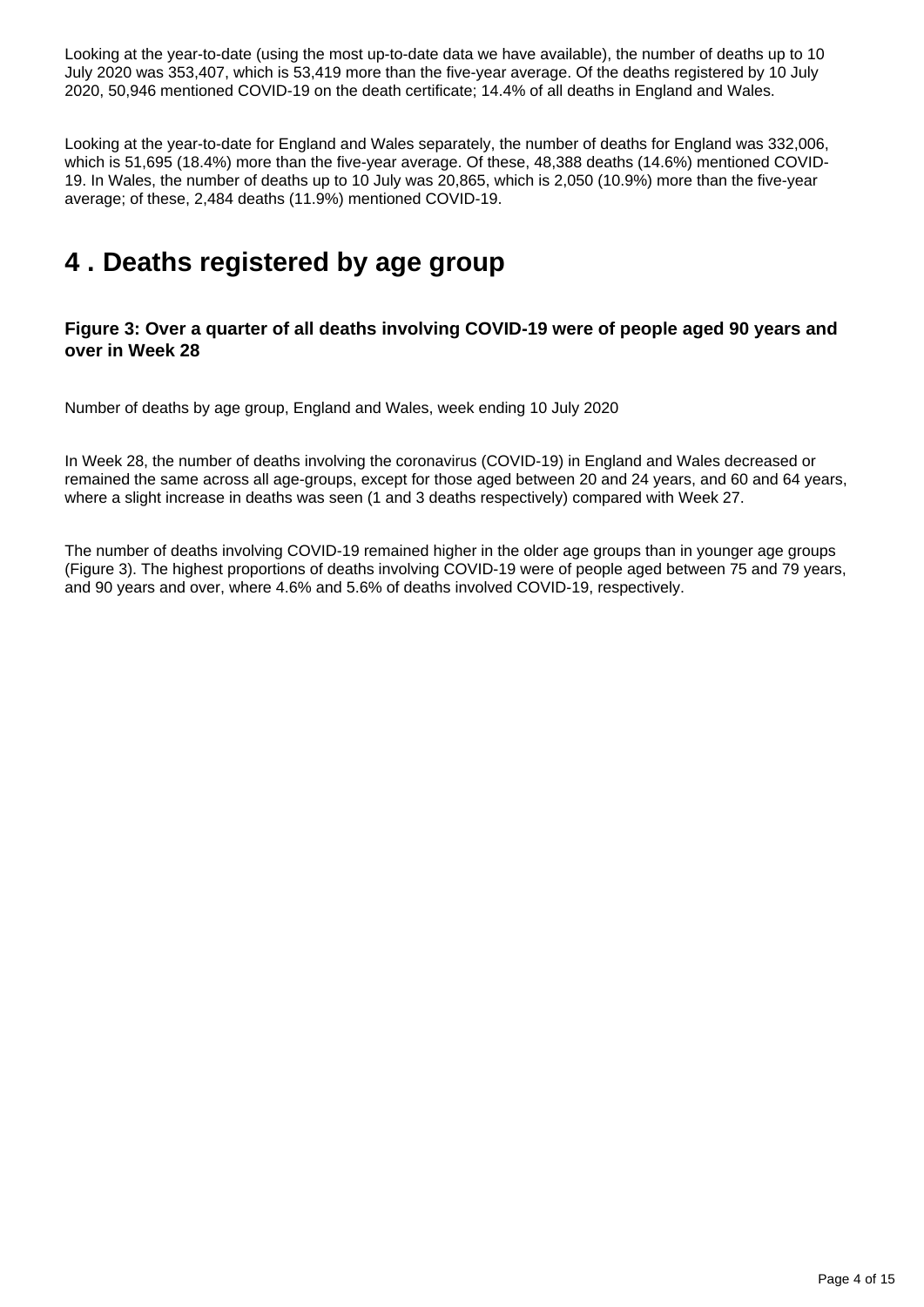#### **Figure 4: The number of deaths involving COVID-19 was highest in males across the majority of age groups**

**Number of deaths involving COVID-19 by sex and age group, England and Wales, registered between Week 1 and Week 28 of 2020**

### Figure 4: The number of deaths involving COVID-19 was highest in males across the majority of age groups

Number of deaths involving COVID-19 by sex and age group, England and Wales, registered between Week 1 and Week 28 of 2020



#### **Source: Office for National Statistics – Deaths registered weekly in England and Wales**

#### **Notes:**

- 1. Figures include deaths of non-residents.
- 2. Based on date a death was registered rather than occurred.
- 3. All figures for 2020 are provisional.
- 4. The International Classification of Diseases, Tenth Edition (ICD-10) definitions are as follows: coronavirus (COVID-19) (U07.1 and U07.2).
- 5. Individual weeks may not sum to the year-to-date analysis as previous weeks have been recalculated in order to have the most up-to-date figures.

Looking at the year-to-date, for most age groups, there have been more deaths involving COVID-19 in males than in females (Figure 4). Across Weeks 1 to 28 of 2020, 55.0% of all deaths involving COVID-19 were males. However, there were more deaths in females aged 85 years and over (11,659) than males (9,883). This could be because [the over-85 years female population \(939,000\) is larger than the over-85 years male population](https://www.ons.gov.uk/peoplepopulationandcommunity/populationandmigration/populationprojections/datasets/2014basednationalpopulationprojectionstableofcontents)  [\(564,000\)](https://www.ons.gov.uk/peoplepopulationandcommunity/populationandmigration/populationprojections/datasets/2014basednationalpopulationprojectionstableofcontents) in England and Wales.

### <span id="page-4-0"></span>**5 . Deaths by region in England and Wales**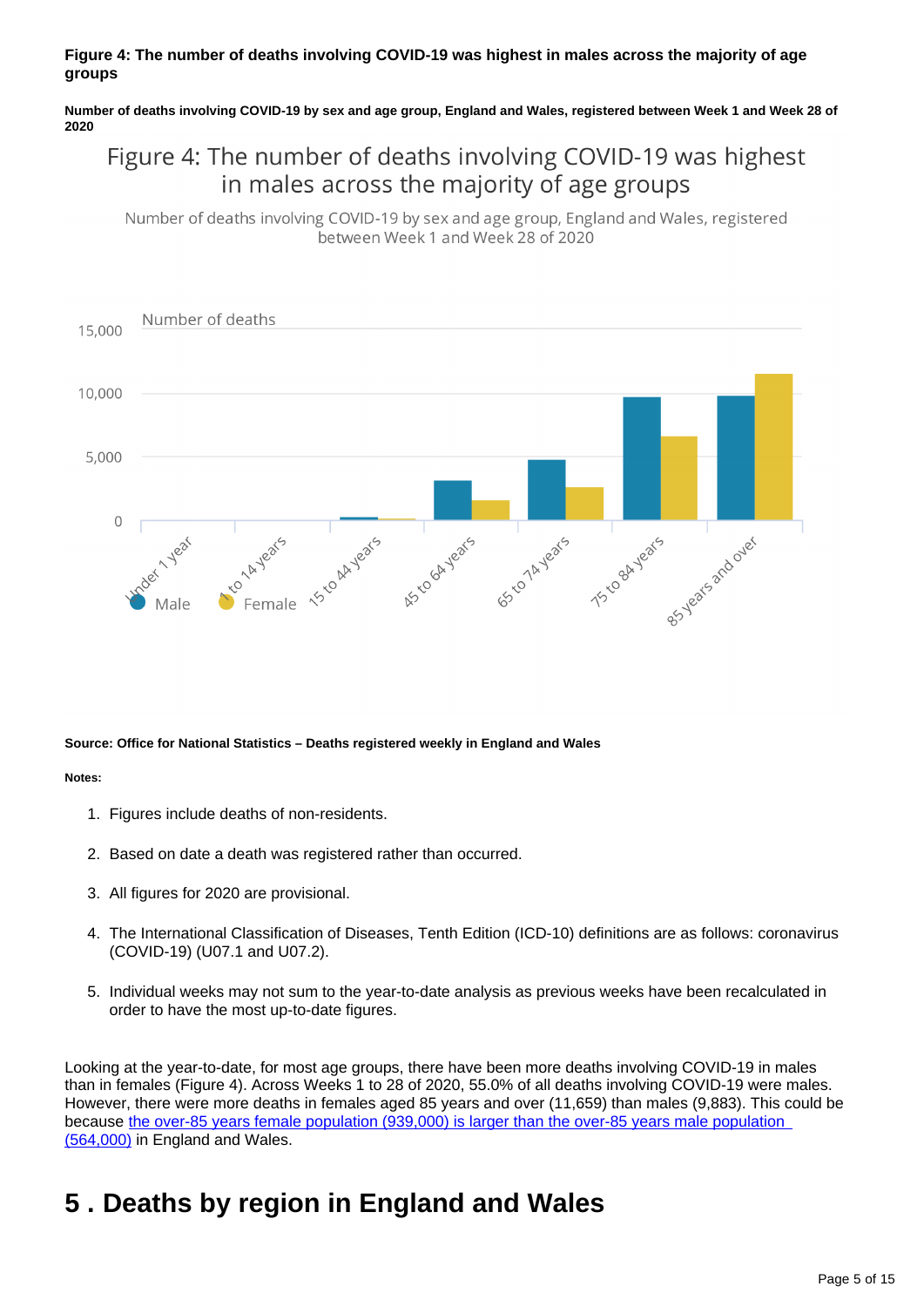#### **Figure 5: The number of deaths involving COVID-19 was highest in the North West and South East**

Number of deaths by regions in England, and Wales, week ending 10 July 2020

#### **Figure 6: The number of deaths involving COVID-19 registered across all English regions and Wales decreased in Week 28**

Number of deaths by regions in England, and Wales, week ending 10 July 2020

In Week 28 (week ending 10 July 2020), there were 22 deaths involving the coronavirus (COVID-19) registered in Wales.

Out of the English regions, the North West and South East both had the largest number of deaths involving COVID-19 (62 deaths), whereas Yorkshire and The Humber had the highest proportion of deaths involving COVID-19, with 5.5% of all deaths. More detailed geographical analysis between 1 March and 31 May 2020 can be found in our **[Deaths involving COVID-19 by local area and socioeconomic deprivation](https://www.ons.gov.uk/peoplepopulationandcommunity/birthsdeathsandmarriages/deaths/bulletins/deathsinvolvingcovid19bylocalareasanddeprivation/deathsoccurringbetween1marchand31may2020)** release.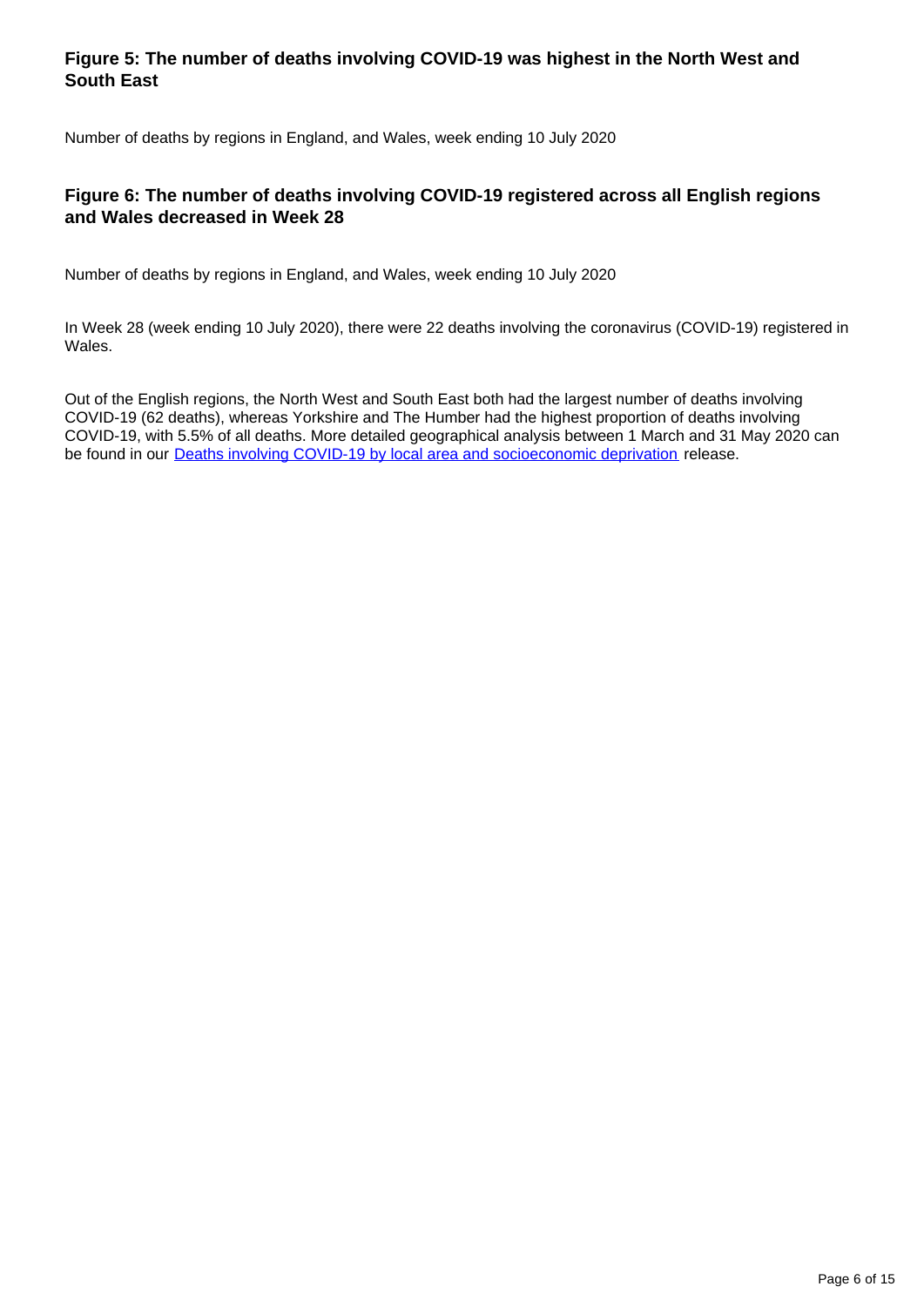Table 1: The number of deaths registered was similar or below the five-year average for all English regions and Wales

Number of deaths by English regions, and Wales, week ending 10 July 2020

| <b>Region name</b>           | <b>Number of Five-year</b><br>deaths | average | <b>Difference</b> | Percentage<br>above average |
|------------------------------|--------------------------------------|---------|-------------------|-----------------------------|
| East                         | 999                                  | 997     | 2                 | 0.2                         |
| Wales                        | 572                                  | 578     | -6                | $-1.0$                      |
| North East                   | 468                                  | 481     | -13               | $-2.7$                      |
| East Midlands                | 771                                  | 794     | -23               | $-2.9$                      |
| West Midlands                | 902                                  | 953     | -51               | -5.4                        |
| London                       | 803                                  | 860     | -57               | $-6.6$                      |
| North West                   | 1,154                                | 1,243   | -89               | $-7.2$                      |
| Yorkshire and The Humber 848 |                                      | 917     | -69               | $-7.5$                      |
| South West                   | 930                                  | 1,006   | -76               | -7.6                        |
| South East                   | 1,228                                | 1,397   | -169              | $-12.1$                     |

Source: Source: Office for National Statistics – Deaths registered weekly in England and Wales

#### **Notes**

- 1. Based on area of usual residence. Boundaries correct as of May 2020. [Back to table](#page-0-0)
- 2. Figures exclude deaths of non-residents. **[Back to table](#page-0-0)**
- 3. Based on date a death was registered rather than occurred. [Back to table](#page-0-0)
- 4. All figures for 2020 are provisional. **[Back to table](#page-0-0)**
- 5. The averages are based on the number of death registrations in each region, recorded for each corresponding week over the previous five years. Moveable public holidays, when register offices are closed, affect the number of registrations made in the published weeks and in the corresponding weeks in previous years. [Back to table](#page-0-0)

The number of deaths registered in Week 28 was lower than the five-year average for all English regions, except for the East of England, which had 2 deaths above the average. Although the number of deaths was highest in the South East (1,228 deaths), it had the highest percentage of deaths below the five-year average (12.1%). In Wales, the number of deaths registered in Week 28 was 1.0% lower than the five-year average (Table 1).

### <span id="page-6-0"></span>**6 . Deaths registered by place of occurrence**

The year-to-date analysis shows that, of deaths involving the coronavirus (COVID-19) up to Week 28 (week ending 10 July 2020), 63.5% (32,332 deaths) occurred in hospital, with the remainder occurring in care homes (15,122 deaths), private homes (2,358 deaths), hospices (713 deaths), other communal establishments (229 deaths), and elsewhere (192 deaths).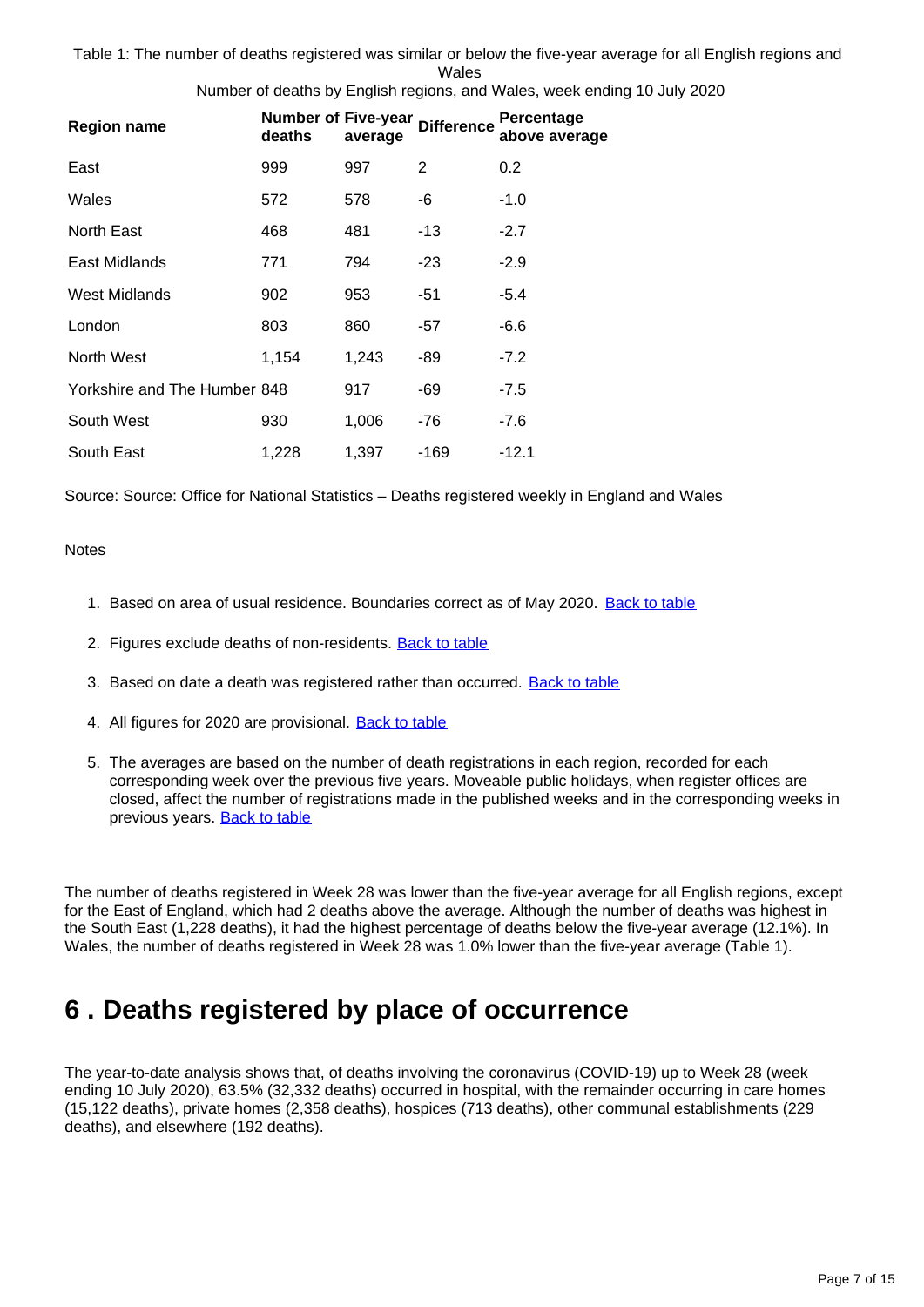#### **Figure 7: The highest number of COVID-19 deaths occurred in hospitals**

**Number of deaths involving COVID-19 by place of occurrence, England and Wales, registered between Week 1 and Week 28 of 2020**

### Figure 7: The highest number of COVID-19 deaths occurred in hospitals

Number of deaths involving COVID-19 by place of occurrence, England and Wales, registered between Week 1 and Week 28 of 2020



#### **Source: Office for National Statistics – Deaths registered weekly in England and Wales**

#### **Notes:**

- 1. Figures include deaths of non-residents.
- 2. Based on date a death was registered rather than occurred.
- 3. All figures for 2020 are provisional.
- 4. The International Classification of Diseases, Tenth Edition (ICD-10) definitions are as follows: coronavirus (COVID-19) (U07.1 and U07.2).
- 5. Individual weeks may not sum to the year-to-date analysis as previous weeks have been recalculated in order to have the most up-to-date figures.

The proportion of deaths from all causes that occurred in care homes continued to decrease to 19.0% in Week 28. The proportion of care home deaths that involved COVID-19 also decreased; 5.8% of all deaths in care homes involved COVID-19 in Week 28, compared with 9.2% in Week 27.

Between Week 27 and Week 28, the number of deaths involving COVID-19 decreased in all settings, apart from deaths that occurred in private homes, which remained similar increasing by 1 death. The proportion of deaths involving COVID-19 occurring in hospitals increased to 61.5% in Week 28 (compared with 58.1% in Week 27). The proportion of deaths occurring in care homes decreased (from 31.8% Week 27 to 26.0% in Week 28).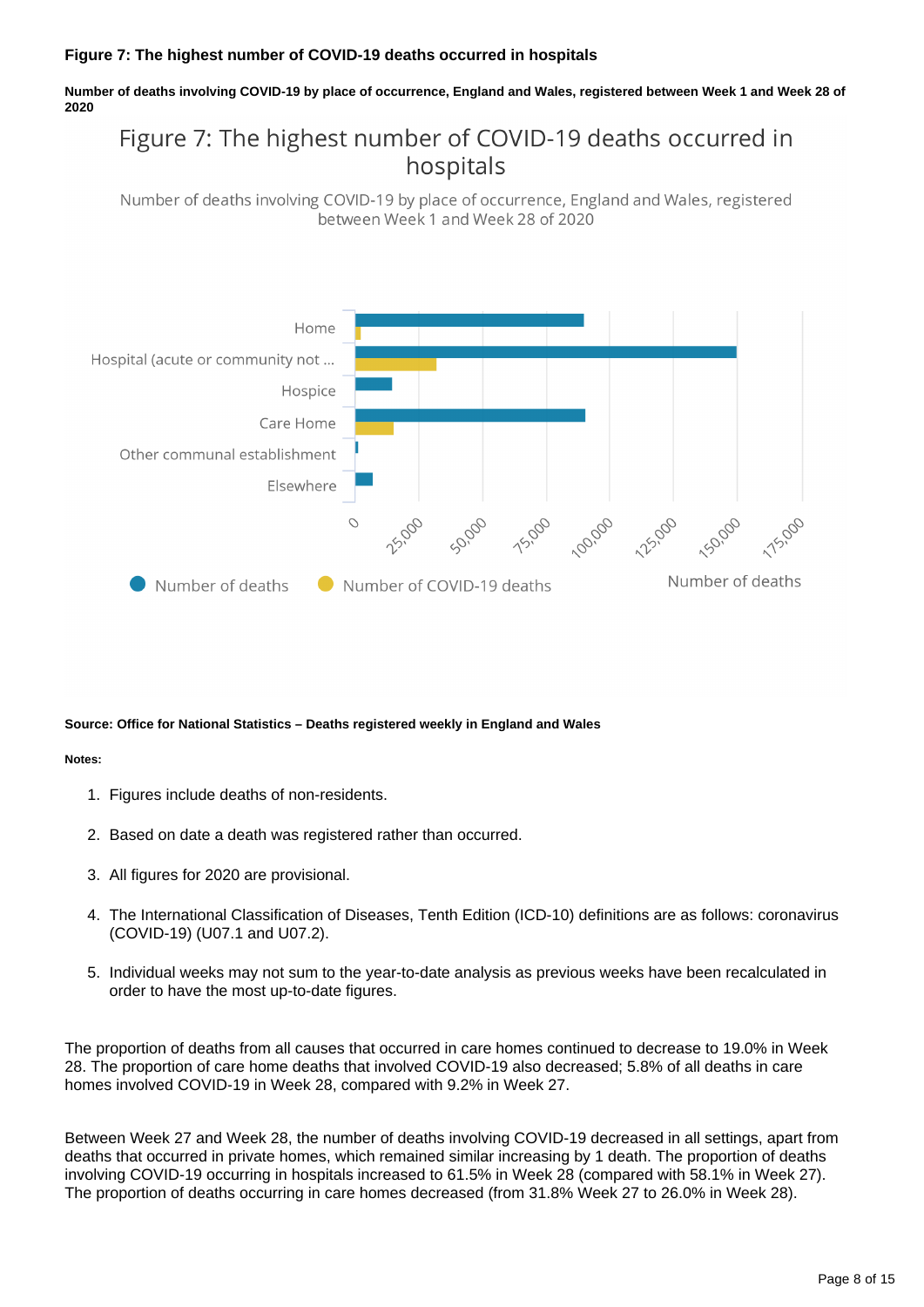#### **Figure 8: The number of excess deaths decreased in all settings**

Number of excess deaths by place of occurrence, England and Wales, registered between Week 1 and Week 28 of 2020

In Week 28, the number of excess deaths decreased in all settings compared with Week 27. Deaths in most settings were below the five-year average, with care home deaths lower than the five-year average for the fourth consecutive week. The only setting with excess deaths (above the five-year average) was private homes, with 706 deaths in Week 28.

#### **Figure 9: Over half of deaths involving COVID-19 that occurred in Week 28 occurred in hospital**

**Number of deaths by place of occurrence and by actual date of death registered up to 18 July, England and Wales, 2020**

### Figure 9: Over half of deaths involving COVID-19 that occurred in Week 28 occurred in hospital

Number of deaths by place of occurrence and by actual date of death registered up to 18 July, England and Wales, 2020



#### **Source: Office for National Statistics – Deaths registered weekly in England and Wales**

#### **Notes:**

- 1. Figures include deaths of non-residents.
- 2. Based on date of death, registered up to 18 July 2020.
- 3. All figures for 2020 are provisional.
- 4. The International Classification of Diseases, Tenth Edition (ICD-10) definitions are as follows: coronavirus (COVID-19) (U07.1 and U07.2).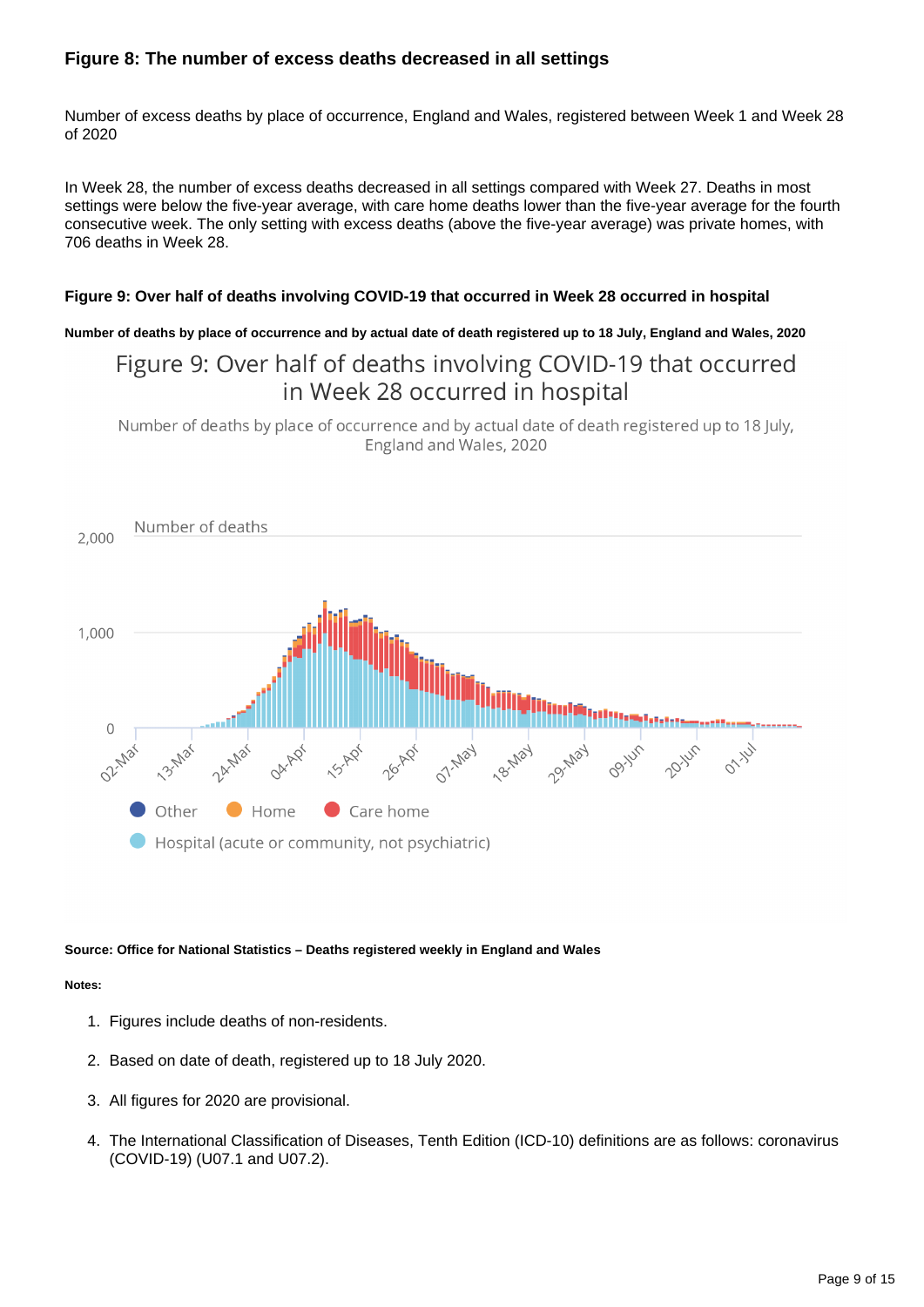Figure 9 is based on date of death for deaths registered up to 18 July 2020, rather than date of registration. This means as more deaths are registered, deaths per day are likely to increase, especially later dates.

Looking at the average number of deaths in Week 28, deaths occurring in hospitals have accounted for 64.2%, and care homes have accounted for 26.6%, of all deaths involving COVID-19. This may change as more deaths are registered. Although we expect numbers of deaths to increase as more are registered, it currently appears that deaths per day are decreasing.

The Office for National Statistics (ONS) is working with the Care Quality Commission (CQC) and Public Health England to better understand deaths that are occurring in care homes. From 28 April, we have published counts of deaths reported by care home operators to CQC involving COVID-19. More information can be found in our [comparisons article.](https://www.ons.gov.uk/peoplepopulationandcommunity/healthandsocialcare/causesofdeath/articles/comparisonofweeklydeathoccurrencesinenglandandwales/latest)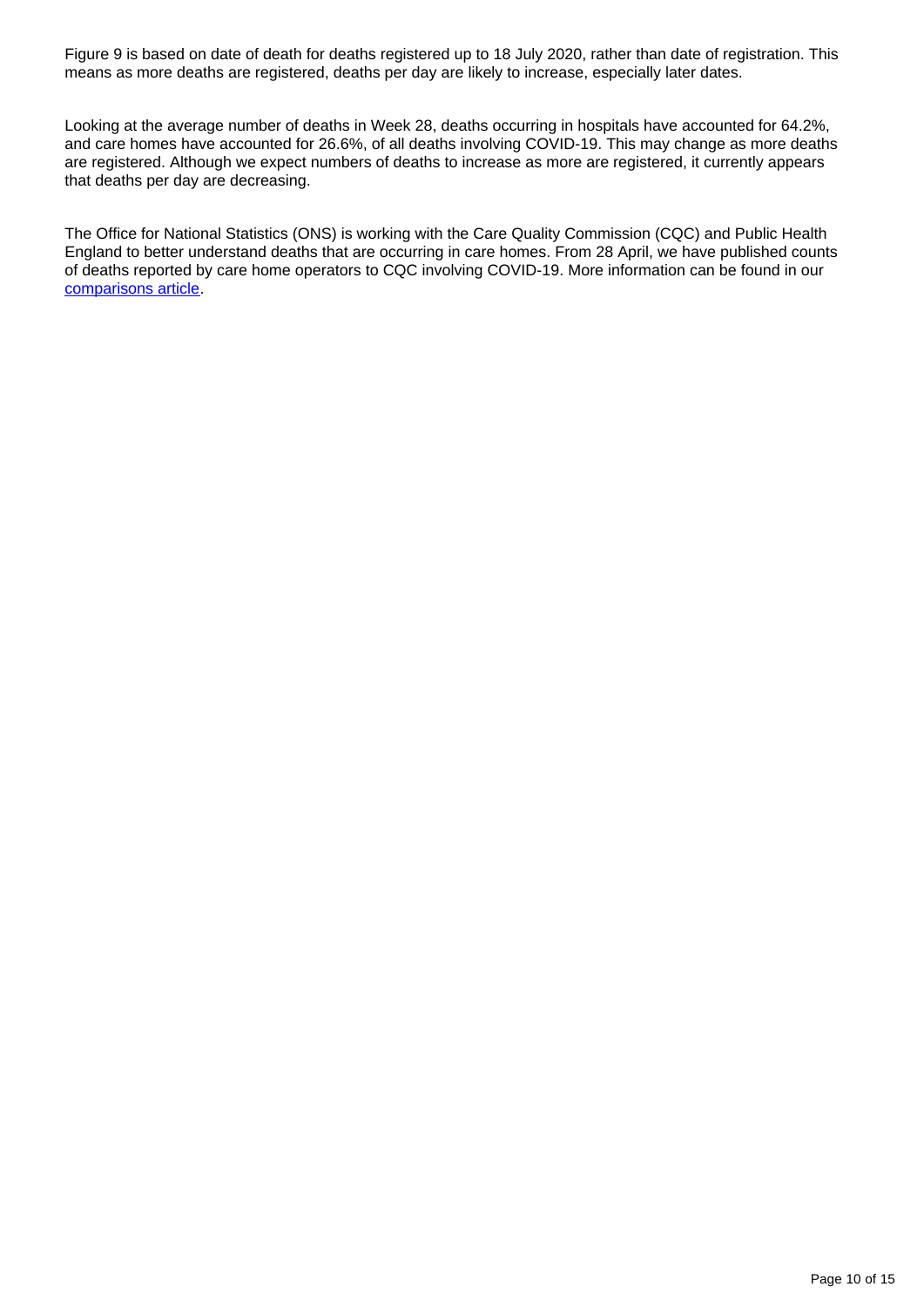## <span id="page-10-0"></span>**7 . Deaths registered in the UK**

#### **Figure 10: The number of deaths registered in the UK decreased in Week 28**

**Number of deaths registered by week, UK, week ending 13 March to week ending 10 July 2020**

### Figure 10: The number of deaths registered in the UK decreased in Week 28

Number of deaths registered by week, UK, week ending 13 March to week ending 10 July 2020



**Source: Office for National Statistics, National Records of Scotland and Northern Ireland Statistics and Research Agency**

#### **Notes:**

- 1. Figures exclude deaths of non-residents.
- 2. Based on date a death was registered rather than occurred.
- 3. All figures for 2020 are provisional.
- 4. The International Classification of Diseases, Tenth Edition (ICD-10) definitions are as follows: coronavirus (COVID-19) (U07.1 and U07.2).
- 5. National Records of Scotland produce figures for **Scotland**.
- 6. [Northern Ireland](https://www.nisra.gov.uk/publications/weekly-deaths) Statistics and Research Agency produce figures for Northern Ireland.

Across the UK, there were 9,919 deaths (all causes) registered in Week 28 (ending 10 July 2020), of which 388 deaths involved COVID-19. This was 611 fewer deaths than the UK five-year average.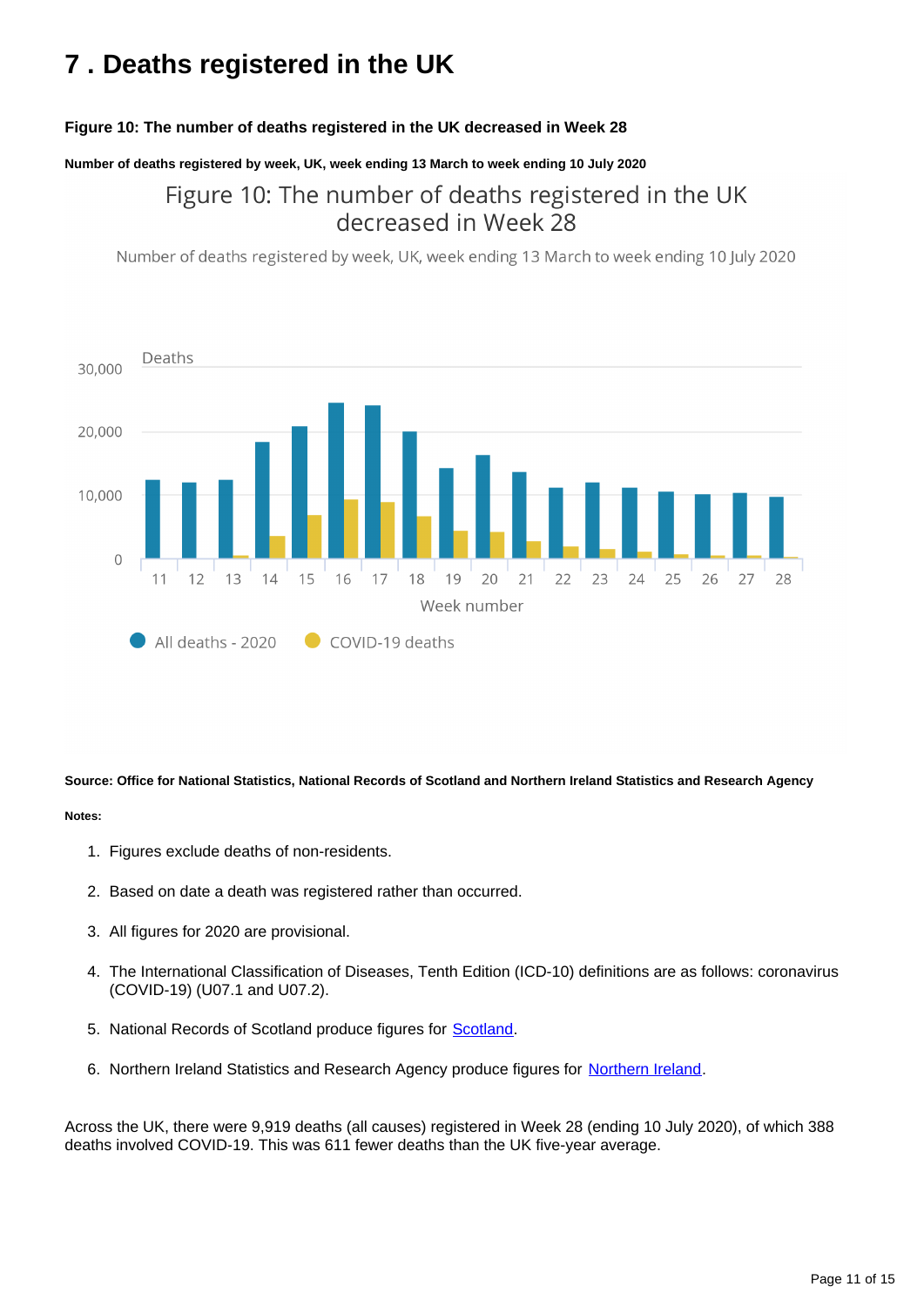There were 5 deaths involving COVID-19 in the UK in Week 11 (ending 13 March); this increased to 9,495 deaths registered in Week 16 (ending 17 April) but has fallen to 388 deaths registered in Week 28. In Week 28, England had the highest number of deaths involving COVID-19 with 344 deaths, followed by Wales with 22 deaths, Scotland with 13 deaths and Northern Ireland with 9 deaths.

## <span id="page-11-0"></span>**8 . Deaths data**

[Deaths registered weekly in England and Wales, provisional](https://www.ons.gov.uk/peoplepopulationandcommunity/birthsdeathsandmarriages/deaths/datasets/weeklyprovisionalfiguresondeathsregisteredinenglandandwales)

Dataset | Released 21 July 2020

Provisional counts of the number of deaths registered in England and Wales, by age, sex and region, in the latest weeks for which data are available. Includes data on the coronavirus (COVID-19) deaths.

[Death registrations and occurrences by local authority and health board](https://www.ons.gov.uk/peoplepopulationandcommunity/healthandsocialcare/causesofdeath/datasets/deathregistrationsandoccurrencesbylocalauthorityandhealthboard)

Dataset | Released 21 July 2020 Provisional counts of the number of deaths registered in England and Wales, including deaths involving the coronavirus (COVID-19), by local authority, health board and place of death in the latest weeks for which data are available.

[Number of deaths in care homes notified to the Care Quality Commission, England](https://www.ons.gov.uk/peoplepopulationandcommunity/birthsdeathsandmarriages/deaths/datasets/numberofdeathsincarehomesnotifiedtothecarequalitycommissionengland)

Dataset | Released 21 July 2020

Provisional counts of deaths in care homes caused by the coronavirus (COVID-19) by local authority. Published by the Office for National Statistics and Care Quality Commission.

#### **Filter these data**

Try the new way to filter and download these data:

- [Deaths registered weekly in England and Wales by age and sex: COVID-19](https://www.ons.gov.uk/datasets/weekly-deaths-age-sex?%3Auri=weekly-deaths-age-sex%2F)
- [Deaths registered weekly in England and Wales by region: COVID-19](https://www.ons.gov.uk/datasets/weekly-deaths-region/)
- [Death registrations and occurrences by local authority and place of death](https://www.ons.gov.uk/datasets/weekly-deaths-local-authority/)
- [Death registrations and occurrences by health board and place of death](https://www.ons.gov.uk/datasets/weekly-deaths-health-board/editions/time-series/versions/7)

### <span id="page-11-1"></span>**9 . Glossary**

### **Coronavirus (COVID-19) deaths**

Coronavirus (COVID-19) deaths are those deaths registered in England and Wales in the stated week where COVID-19 was mentioned on the death certificate. A doctor can certify the involvement of COVID-19 based on symptoms and clinical findings – a positive test result is not required.

Definitions of COVID-19 for deaths in Scotland and Northern Ireland are similar to England and Wales.

### <span id="page-11-2"></span>**10 . Measuring the data**

More quality and methodology information on strengths, limitations, appropriate uses, and how the data were created is available in the [Mortality statistics in England and Wales QMI.](https://www.ons.gov.uk/peoplepopulationandcommunity/birthsdeathsandmarriages/deaths/methodologies/mortalitystatisticsinenglandandwalesqmi)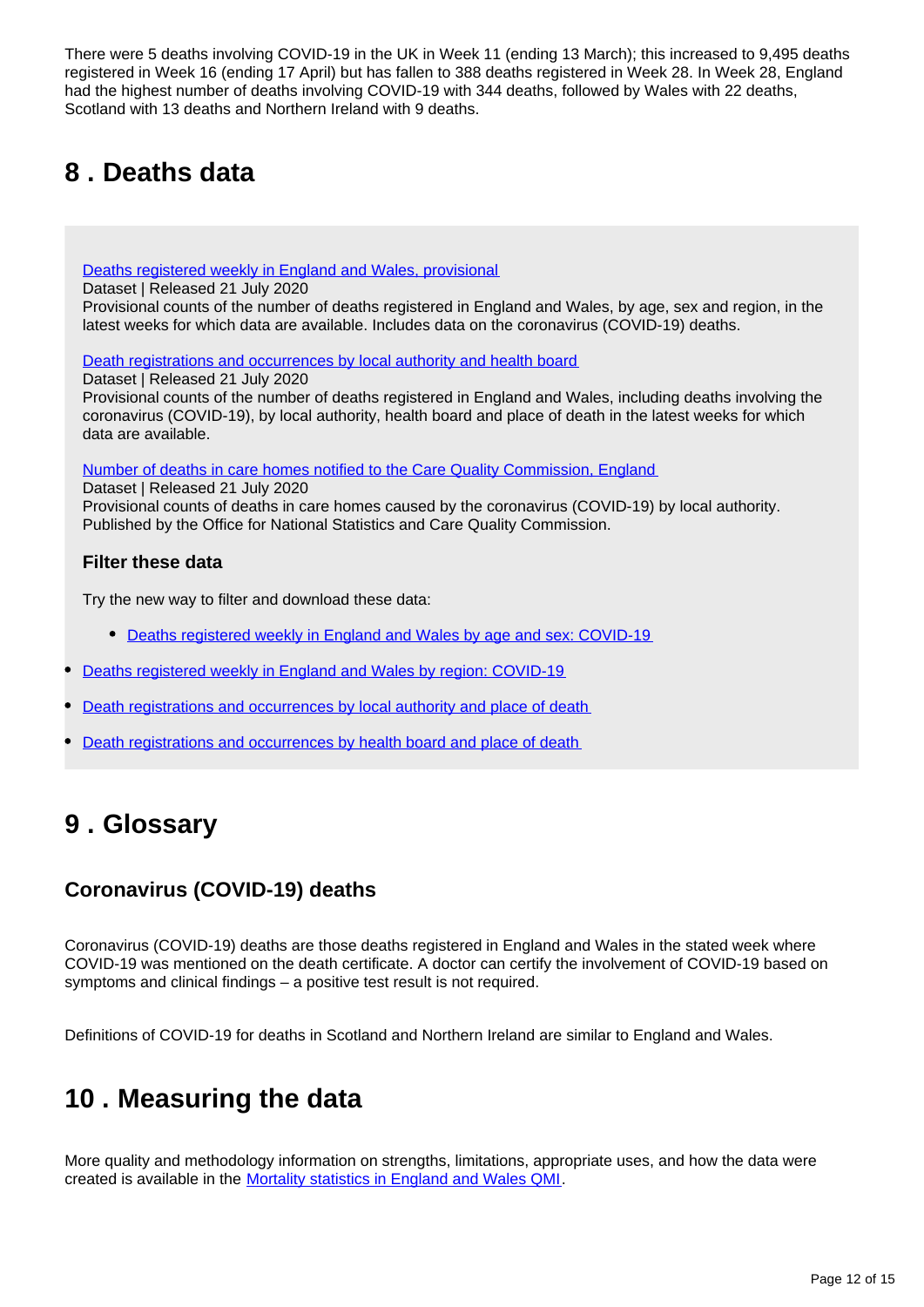To meet user needs, we publish very timely but provisional counts of death registrations in England and Wales in our **Deaths registered weekly in England and Wales, provisional dataset.** These are presented by sex, age group and regions (within England) as well as for Wales as a whole. To allow time for registration and processing, these figures are published 11 days after the week ends. Because of the rapidly changing situation, in this bulletin we have also given provisional updated totals based on the latest available death registrations, up to 18 July 2020.

Because of the coronavirus (COVID-19) pandemic, our regular weekly deaths release now provides a separate breakdown of the numbers of deaths involving COVID-19: that is, where COVID-19 or suspected COVID-19 was mentioned anywhere on the death certificate, including in combination with other health conditions. If a death certificate mentions COVID-19 it will not always be the main cause of death but may be a contributory factor. This new bulletin summarises the latest weekly information and will be updated each week during the pandemic.

These figures are different from the daily surveillance figures on COVID-19 deaths published by the Department of Health and Social Care (DHSC) on the GOV. UK website, for the UK as a whole and constituent countries. Figures in this report are derived from the formal process of death registration and may include cases where the doctor completing the death certificate diagnosed possible cases of COVID-19, for example, where this was based on relevant symptoms but no test for the virus was conducted.

In contrast to the GOV.UK figures, we include only deaths registered in England and Wales, which is the legal remit of the Office for National Statistics (ONS). Table 2 provides an overview of the differences in definitions between sources.

From 29 April 2020, DHSC started to publish as their [daily announced figures on deaths from COVID-19](https://www.gov.uk/guidance/coronavirus-covid-19-information-for-the-public) for the UK, a new series that uses improved data for England produced by Public Health England (PHE). These figures provide a count of all deaths where a positive test for COVID-19 has been confirmed, wherever that death has taken place, a change from previously reporting only confirmed COVID-19 deaths in hospitals. Figures for Scotland, Wales and Northern Ireland have already begun to include deaths outside hospitals, so this change ensured that the UK-wide series has a shared and common definitional coverage. A [statement](https://www.ons.gov.uk/news/statementsandletters/thedifferentusesoffiguresondeathsfromcovid19publishedbydhscandtheons) was published by the ONS, which provides more detail of the changes.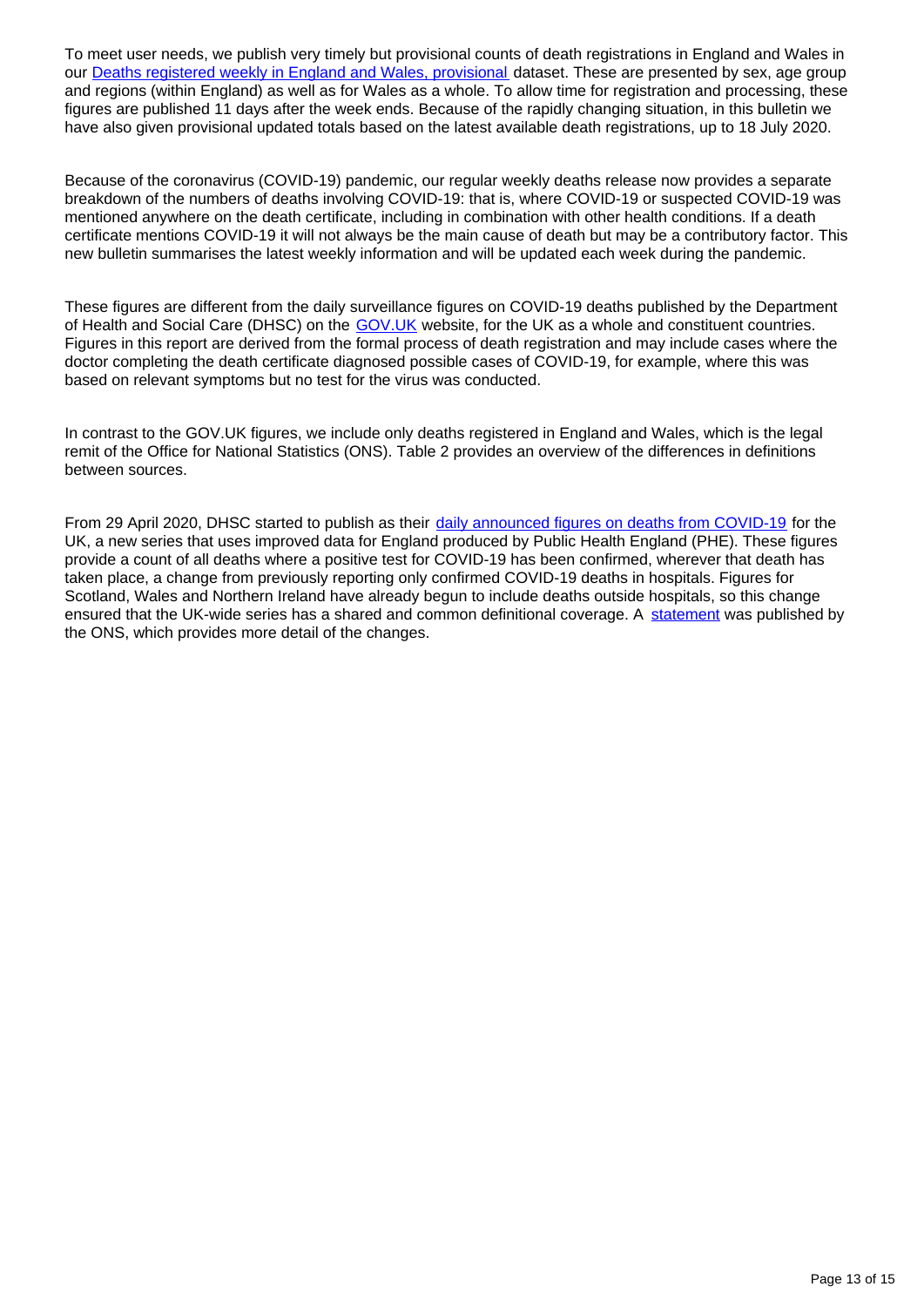|           | <b>DHSC COVID-19</b><br>(as published<br>on GOV.UK)<br>before 29 April                                               | <b>DHSC COVID-19</b><br>(as published<br>on GOV.UK)<br>from 29 April                                                 | <b>ONS COVID-19</b><br>deaths<br>registered                                                                | <b>ONS COVID-19</b><br>death<br>occurrence<br>(actual date of<br>death)                                              | <b>NHS</b><br><b>England</b>                                               | <b>Public</b><br><b>Health</b><br><b>Wales</b>                                    |
|-----------|----------------------------------------------------------------------------------------------------------------------|----------------------------------------------------------------------------------------------------------------------|------------------------------------------------------------------------------------------------------------|----------------------------------------------------------------------------------------------------------------------|----------------------------------------------------------------------------|-----------------------------------------------------------------------------------|
| Coverage  | UK (however we<br>only include<br>England and<br>Wales<br>breakdowns for<br>comparable<br>coverage with<br>ONS data) | UK (however we<br>only include<br>England and<br>Wales<br>breakdowns for<br>comparable<br>coverage with<br>ONS data) | Registrations in<br>England and<br>Wales                                                                   | Registrations in<br>England and<br>Wales                                                                             | England<br>only                                                            | Wales only                                                                        |
|           |                                                                                                                      |                                                                                                                      | Selected UK<br>figures are<br>included in the<br>weekly release                                            | In discussions<br>with devolved<br>nations to create<br>UK estimates in<br>the near future                           |                                                                            |                                                                                   |
| Inclusion | Deaths in hospitals Includes any place                                                                               | of death, including<br>care homes and<br>community                                                                   | Any place of<br>death, including<br>care homes and<br>community                                            | Any place of<br>death, including<br>care homes and<br>community                                                      | Deaths<br>in<br>hospitals                                                  | Includes<br>any place<br>of death,<br>including<br>care homes<br>and<br>community |
|           | Deaths where<br>patient has been<br>tested for COVID-<br>19                                                          | Deaths where<br>patient has been<br>tested for COVID-<br>19                                                          | Deaths where<br>COVID-19 has<br>been mentioned<br>on the death<br>certificate                              | Deaths where<br>COVID-19 has<br>been mentioned<br>on the death<br>certificate                                        | Deaths<br>where<br>patient<br>has<br>been<br>tested<br>for<br>COVID-<br>19 | Deaths<br>where<br>patient has<br>been tested<br>for COVID-<br>19                 |
|           | Timeliness Provided daily but Provided daily but Weekly<br>not officially<br>registered                              | not officially<br>registered                                                                                         | registrations are<br>11 days behind<br>because of the<br>time taken to<br>register, process<br>and publish | Weekly<br>registrations are<br>11 days behind<br>because of the<br>time taken to<br>register, process<br>and publish | Updated Updated<br>daily for<br>each<br>date of<br>death                   | daily for<br>each date<br>of death                                                |
|           |                                                                                                                      |                                                                                                                      | Registered in the<br>week ending 10<br>July (week 28)                                                      | Deaths which<br>occurred in week<br>28 but were<br>registered up to<br>18 July                                       |                                                                            |                                                                                   |

We will publish accompanying articles periodically, giving enhanced information such as age-standardised and age-specific mortality rates for recent time periods and breakdowns of deaths involving COVID-19 by associated pre-existing health conditions.

There is usually a delay of at least five days between occurrence and registration. More information on this issue can be found in our **[Impact of registration delays](https://www.ons.gov.uk/peoplepopulationandcommunity/birthsdeathsandmarriages/deaths/articles/impactofregistrationdelaysonmortalitystatisticsinenglandandwales/2018)** release.